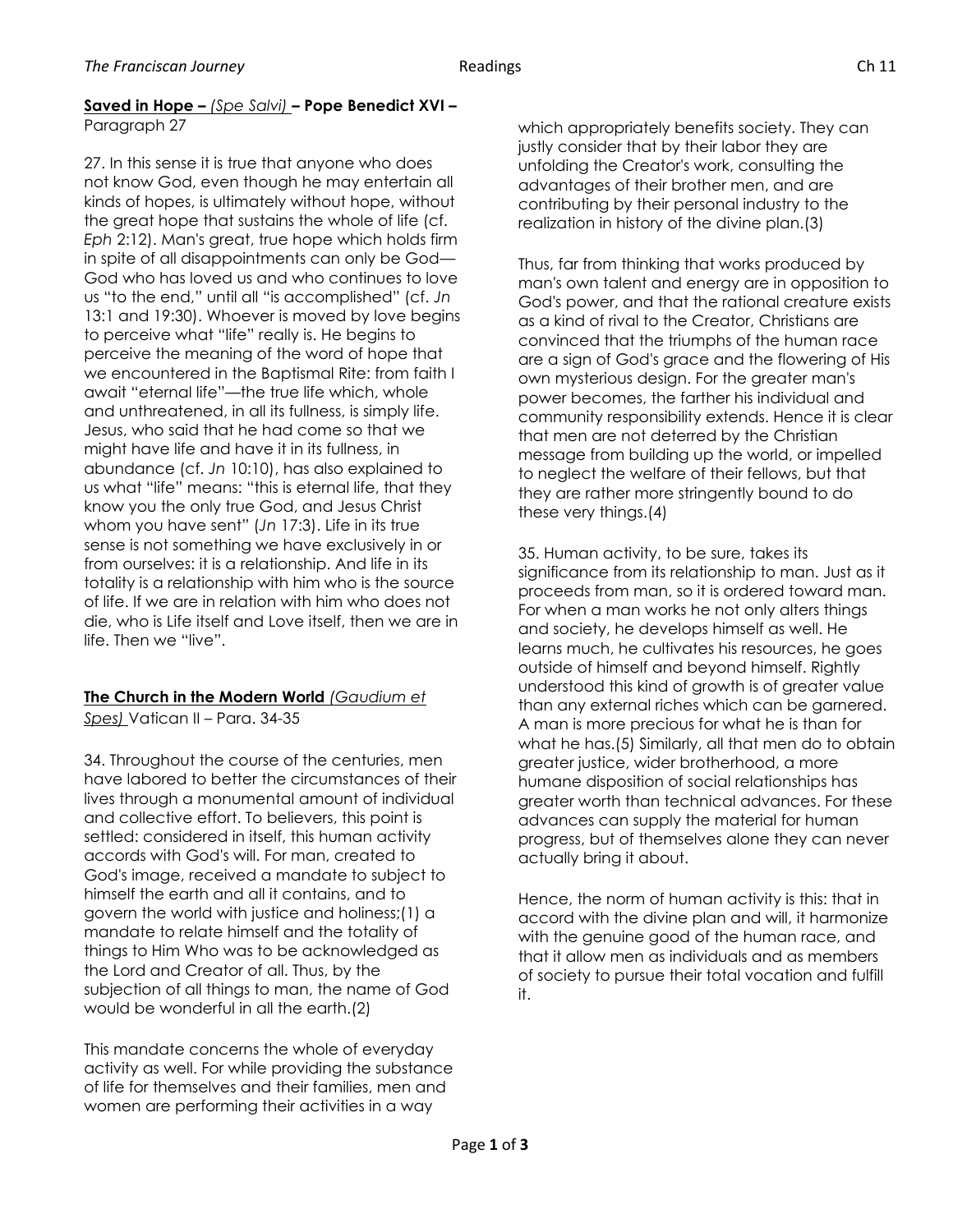## **Dogmatic Constitution on the Church –** *(Lumen*

*Gentium)* – Vatican II – Para. 42

42. "God is love, and he who abides in love, abides in God and God in Him".(227) But, God pours out his love into our hearts through the Holy Spirit, Who has been given to us;(228) thus the first and most necessary gift is love, by which we love God above all things and our neighbor because of God. Indeed, in order that love, as good seed may grow and bring forth fruit in the soul, each one of the faithful must willingly hear the Word of God and accept His Will, and must complete what God has begun by their own actions with the help of God's grace. These actions consist in the use of the sacraments and in a special way the Eucharist, frequent participation in the sacred action of the Liturgy, application of oneself to prayer, self-abnegation, lively fraternal service and the constant exercise of all the virtues. For charity, as the bond of perfection and the fullness of the law,(229) rules over all the means of attaining holiness and gives life to these same means.(12\*) It is charity which guides us to our final end. It is the love of God and the love of one's neighbor which points out the true disciple of Christ.

Since Jesus, the Son of God, manifested His charity by laying down His life for us, so too no one has greater love than he who lays down his life for Christ and His brothers.(230) From the earliest times, then, some Christians have been called upon—and some will always be called upon—to give the supreme testimony of this love to all men, but especially to persecutors. The Church, then, considers martyrdom as an exceptional gift and as the fullest proof of love. By martyrdom a disciple is transformed into an image of his Master by freely accepting death for the salvation of the world—as well as his conformity to Christ in the shedding of his blood. Though few are presented such an opportunity, nevertheless all must be prepared to confess Christ before men. They must be prepared to make this profession of faith even in the midst of persecutions, which will never be lacking to the Church, in following the way of the cross.

Likewise, the holiness of the Church is fostered in a special way by the observance of the counsels proposed in the Gospel by Our Lord to His disciples.(13\*) An eminent position among these is held by virginity or the celibate state.(231) This is a precious gift of divine grace given by the Father to certain souls,(232) whereby they may devote themselves to God alone the more easily, due to an undivided heart. (14\*) This perfect continency, out of desire for the kingdom of heaven, has always been held in particular honor in the Church. The reason for this was and is that perfect continency for the love of God is an incentive to charity, and is certainly a particular source of spiritual fecundity in the world.

The Church continually keeps before it the warning of the Apostle which moved the faithful to charity, exhorting them to experience personally what Christ Jesus had known within Himself. This was the same Christ Jesus, who "emptied Himself, taking the nature of a slave . . . becoming obedient to death",(233) and because of us "being rich, he became poor".(234) Because the disciples must always offer an imitation of and a testimony to the charity and humility of Christ, Mother Church rejoices at finding within her bosom men and women who very closely follow their Saviour who debased Himself to our comprehension. There are some who, in their freedom as sons of God, renounce their own wills and take upon themselves the state of poverty. Still further, some become subject of their own accord to another man, in the matter of perfection for love of God. This is beyond the measure of the commandments, but is done in order to become more fully like the obedient Christ.(15\*)

Therefore, all the faithful of Christ are invited to strive for the holiness and perfection of their own proper state. Indeed they have an obligation to so strive. Let all then have care that they guide aright their own deepest sentiments of soul. Let neither the use of the things of this world nor attachment to riches, which is against the spirit of evangelical poverty, hinder them in their quest for perfect love. Let them heed the admonition of the Apostle to those who use this world; let them not come to terms with this world; for this world, as we see it, is passing away.(235)(16\*)